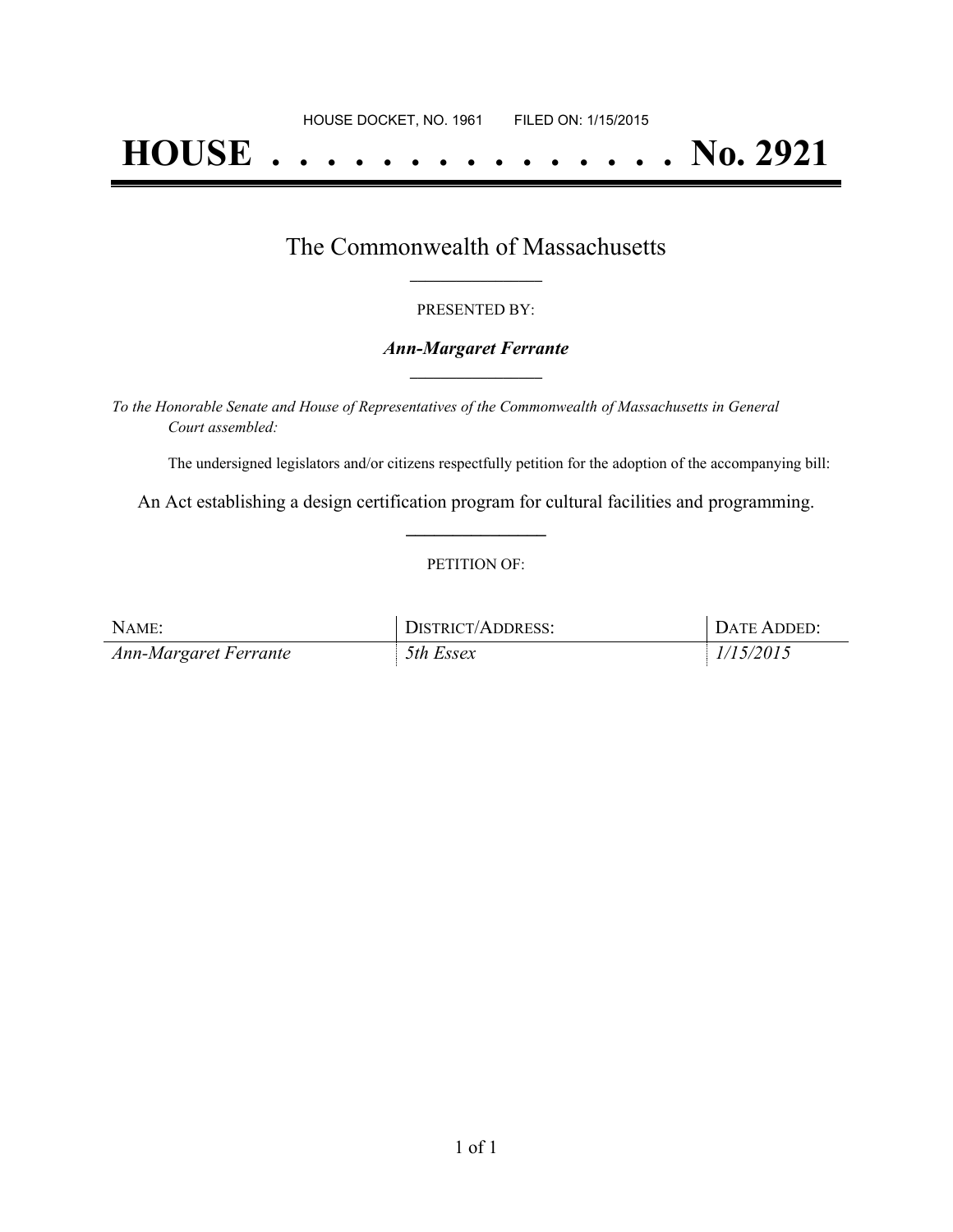## **HOUSE . . . . . . . . . . . . . . . No. 2921**

By Ms. Ferrante of Gloucester, a petition (accompanied by bill, House, No. 2921) of Ann-Margaret Ferrante for legislation to direct the Massachusetts Cultural Council to establish a design certification program for cultural facilities. Tourism, Arts and Cultural Development.

## The Commonwealth of Massachusetts

**In the One Hundred and Eighty-Ninth General Court (2015-2016) \_\_\_\_\_\_\_\_\_\_\_\_\_\_\_**

**\_\_\_\_\_\_\_\_\_\_\_\_\_\_\_**

An Act establishing a design certification program for cultural facilities and programming.

Be it enacted by the Senate and House of Representatives in General Court assembled, and by the authority *of the same, as follows:*

1 Chapter 10 of the General Laws is hereby amended by adding immediately after section 2 58A, the following new section 58B: -

 Section 58B. The council shall develop a design certification program for cultural facilities and programming (the program). The program shall officially recognize best practices as defined by the council with respect to so-called universal or inclusive design principles in (1) the construction, maintenance and operation of cultural facilities, including museums and performance centers and (2) the development and presentation of arts and cultural programming within the commonwealth of Massachusetts. Different levels of certification may be awarded under the program with each level based on minimum qualifications to be determined by the council. In order to implement the program, the council may establish an application and review process, criteria, guidelines, rules and regulations in accordance with the provisions of section fifty-four. To further aid in the program's design and development, the council shall consult